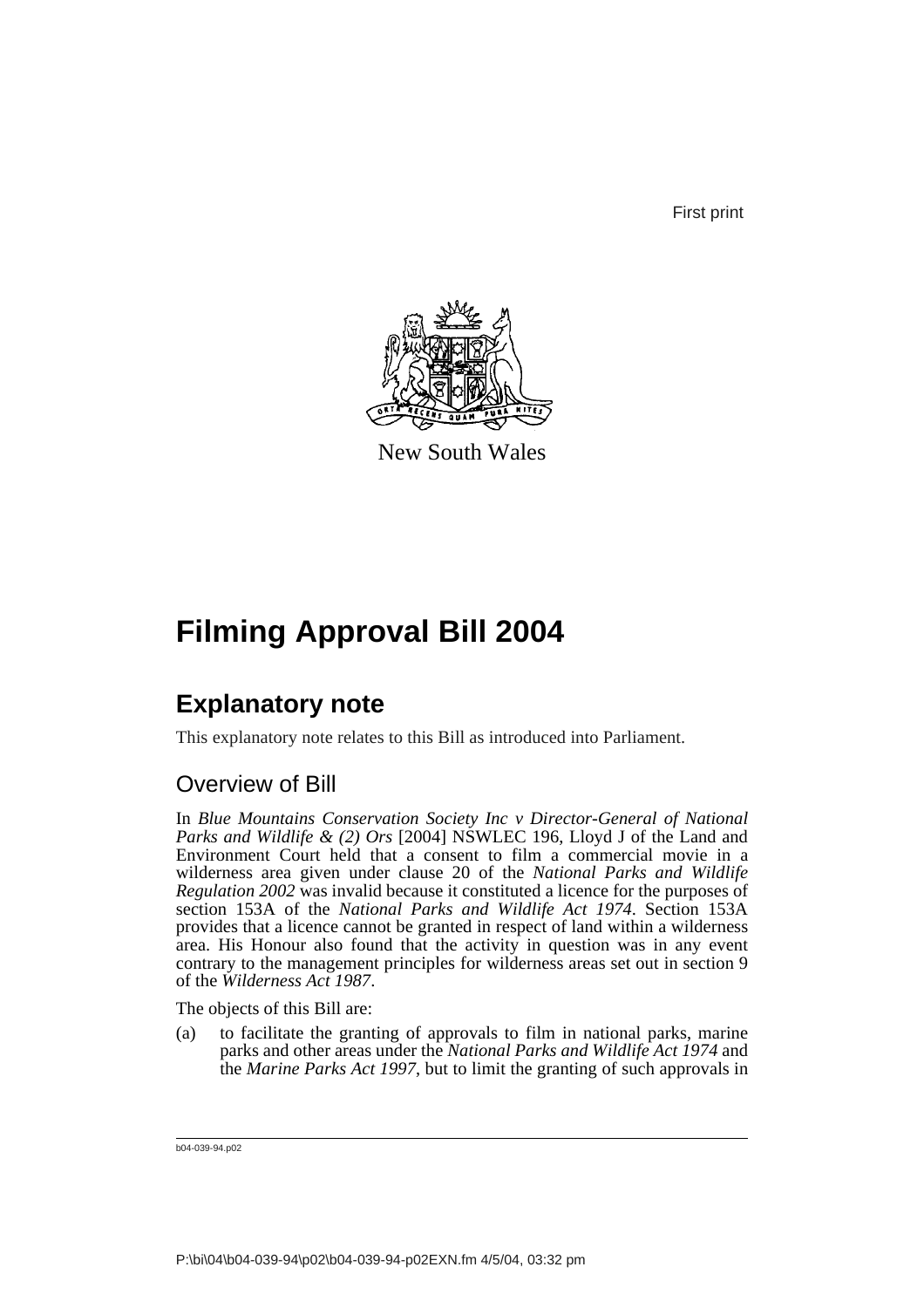Explanatory note

respect of wilderness areas to filming for educational, scientific, research or tourism purposes, and

(b) to make a consequential amendment to the *National Parks and Wildlife Regulation 2002*.

## Outline of provisions

## **Part 1 Preliminary**

**Clause 1** sets out the name (also called the short title) of the proposed Act.

**Clause 2** provides for the commencement of the proposed Act on a day or days to be appointed by proclamation.

**Clause 3** defines certain words and expressions used in the proposed Act.

In particular, *designated area* is defined to mean:

- (a) any area that forms part of land that is reserved or dedicated under Part 4 or 4A of the *National Parks and Wildlife Act 1974* (including any wilderness area within the meaning of that Act) or land acquired under Part 11 of that Act, or
- (b) any area that forms part of a marine park within the meaning of the *Marine Parks Act 1997*.

The *relevant Minister*, in relation to a filming approval under the proposed Act in respect of a designated area, is defined to mean:

- (a) in relation to an area that forms part of land that is reserved or dedicated under Part 4 or 4A of the *National Parks and Wildlife Act 1974* or land acquired under Part 11 of that Act, the Minister administering those provisions, or
- (b) in relation to a designated area that forms part of a marine park within the meaning of the *Marine Parks Act 1997*, the Minister administering that Act.

## **Part 2 Filming approvals**

**Clause 4** enables the relevant Minister for a designated area to grant approval to carry out filming and related activities (*filming activities*) in the area even if the filming activities are for commercial purposes. An approval may be subject to such conditions as may be specified in the approval. It may also authorise the approval holder to have exclusive use of the area for filming purposes for the

Explanatory note page 2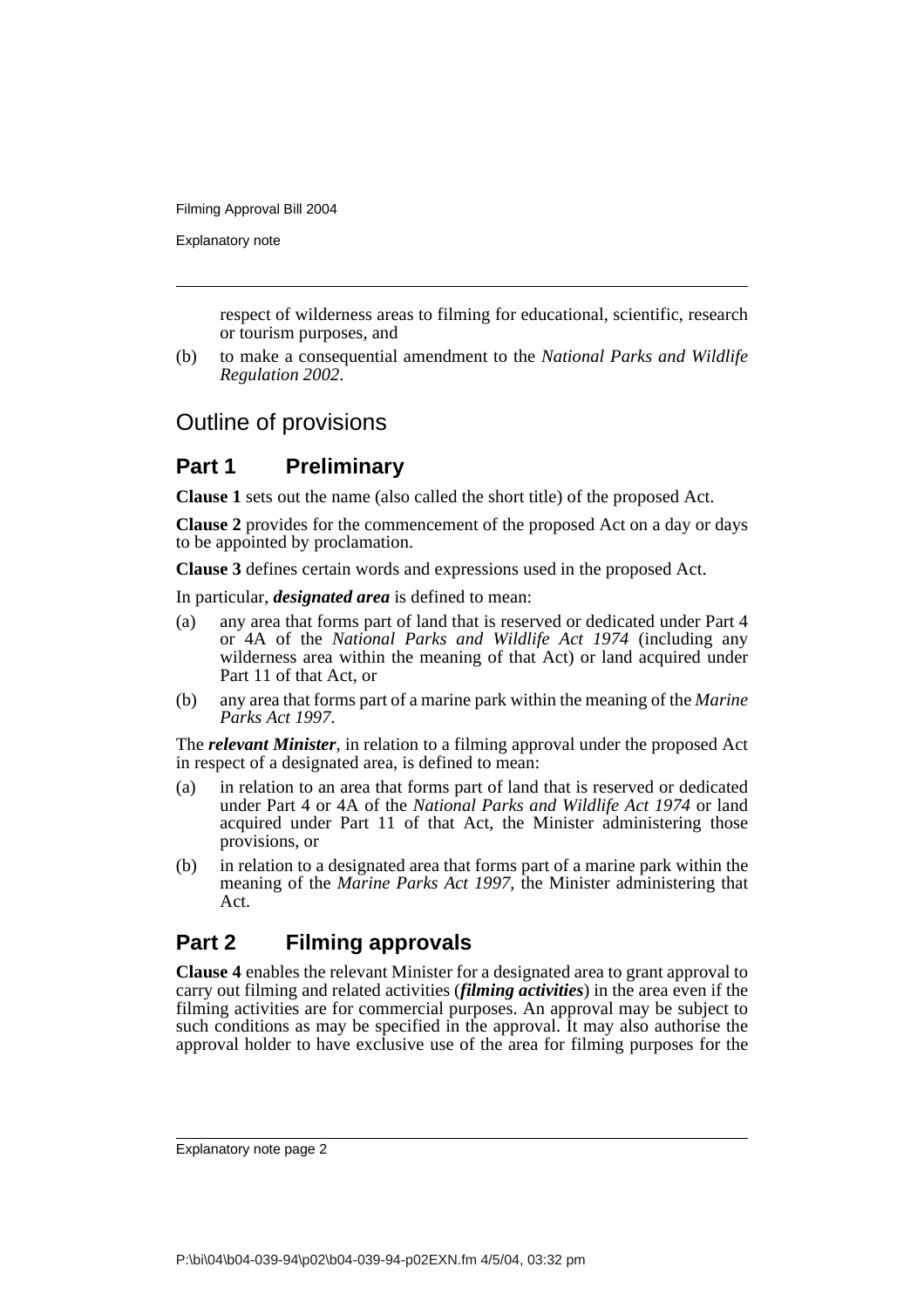Explanatory note

period specified in the approval. The Minister must give consideration as to whether or not conditions are required on the approval to ensure that the environmental impact of the filming activity is minimised.

The relevant Minister for a designated area that forms part of a wilderness area within the meaning of the *National Parks and Wildlife Act 1974* will not be able to grant a filming approval for the carrying out of any filming activity in the area unless the Minister is satisfied that the activity is to be carried out for educational, scientific, research or tourism purposes.

**Clause 5** provides that development for the purposes of a filming activity in a designated area does not require development consent under Part 4 of the *Environmental Planning and Assessment Act 1979*. The proposed section also makes it clear that it does not affect the operation of Part  $\vec{5}$  of that Act, except in relation to filming activities carried out in marine parks.

**Clause 6** provides that a filming approval under the proposed Act authorises the approval holder to carry out in the designated area to which the approval relates any filming activity, in accordance with the conditions of the approval, that is specified in the approval even if the carrying out of that activity is prohibited or not permitted by or under:

- (a) the *National Parks and Wildlife Act 1974*, or
- (b) the *Wilderness Act 1987*, or
- (c) the *Marine Parks Act 1997*, or
- (d) a statutory rule or any other instrument made under an Act referred to in paragraph  $(a)$ ,  $(b)$  or  $(c)$ .

The proposed section also provides that a filming approval can be relied on for certain defences to the prosecution of offences under the *Fisheries Management Act 1994* and the *National Parks and Wildlife Act 1974* (or the regulations under those Acts).

**Clause 7** provides that nothing in the proposed Act requires a person to obtain a filming approval to carry out any filming activity in a designated area that is not prohibited or that can be carried out without the need for a further approval or other authorisation under another law.

## **Part 3 Miscellaneous**

**Clause 8** enables a relevant Minister for a designated area to delegate the Minister's functions under the proposed Act or the regulations.

**Clause 9** enables the Governor to make regulations for the purposes of the proposed Act.

Explanatory note page 3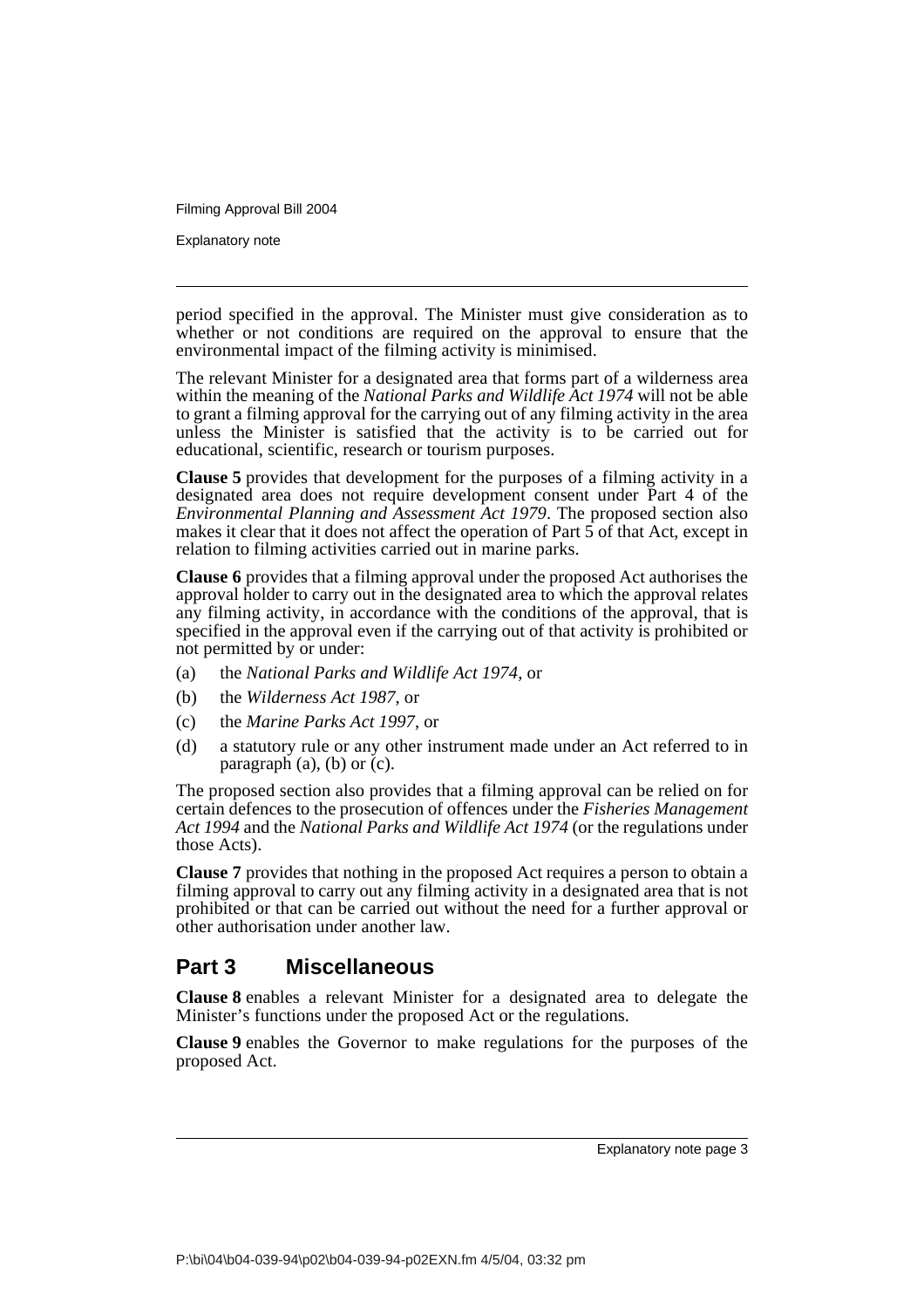Explanatory note

**Clause 10** gives effect to Schedule 1, which contains an amendment to the *National Parks and Wildlife Regulation 2002*.

**Clause 11** provides for the review of the proposed Act after a period of 5 years following the date of assent to the proposed Act.

### **Schedule 1 Amendment of National Parks and Wildlife Regulation 2002**

**Schedule 1** amends the *National Parks and Wildlife Regulation 2002* to provide that, for the purposes of that Regulation, a filming approval to carry out a filming activity on land reserved or dedicated under the *National Parks and Wildlife Act 1974* is taken to constitute consent to the carrying out of that activity on the land by the park authority (within the meaning of that Regulation) for the land in accordance with the conditions of the approval.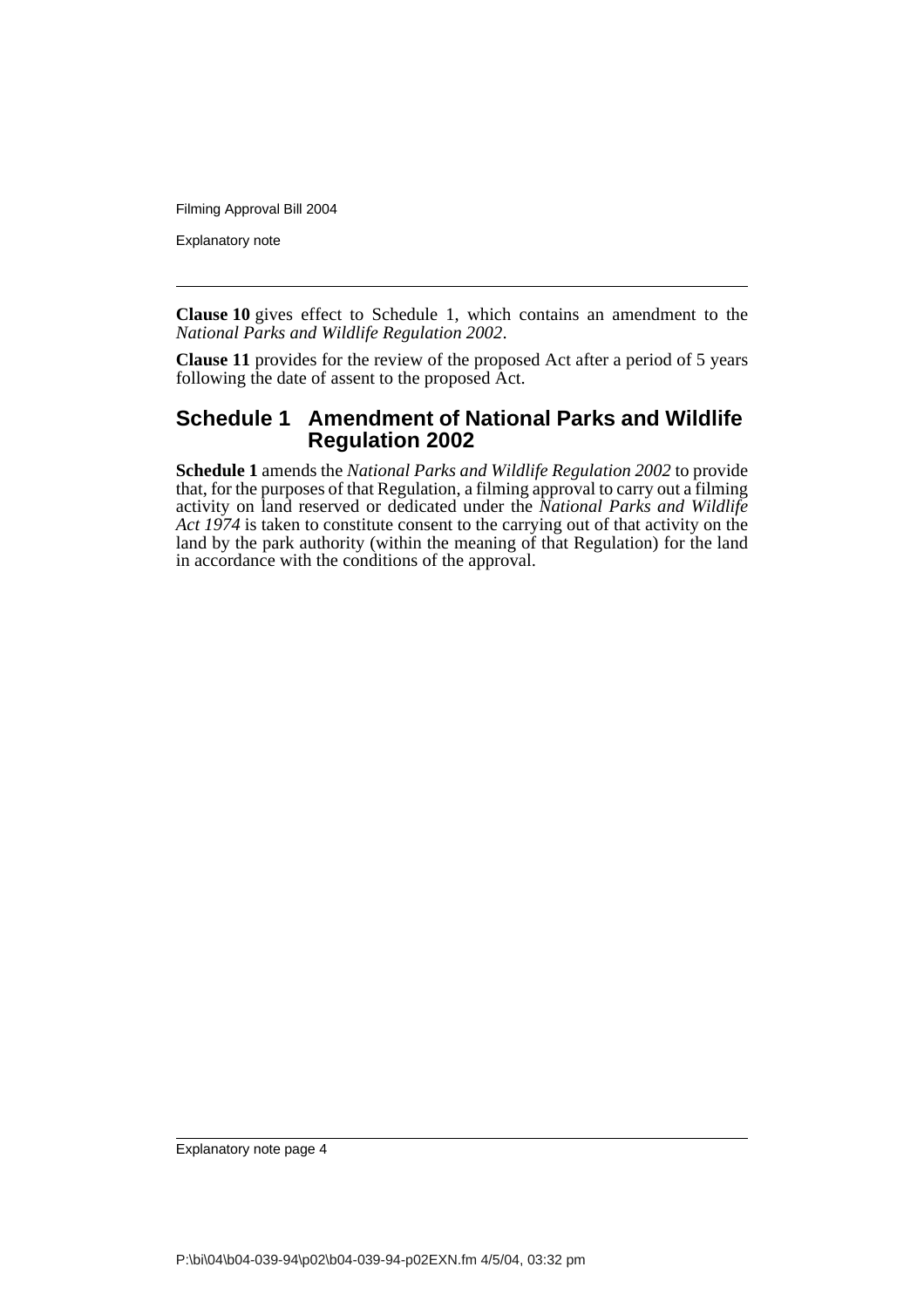First print



New South Wales

# **Filming Approval Bill 2004**

## **Contents**

|        |   |                                                                                                            | Page |
|--------|---|------------------------------------------------------------------------------------------------------------|------|
| Part 1 |   | <b>Preliminary</b>                                                                                         |      |
|        |   | Name of Act                                                                                                | 2    |
|        | 2 | Commencement                                                                                               | 2    |
|        | 3 | Definitions                                                                                                | 2    |
| Part 2 |   | <b>Filming approvals</b>                                                                                   |      |
|        | 4 | Filming approvals for designated areas                                                                     | 4    |
|        | 5 | Application of Environmental Planning and Assessment<br>Act 1979 to filming activities in designated areas | 5    |
|        | 6 | Effect of filming approval on certain other Acts                                                           | 6    |
|        | 7 | Filming approval not required if filming activity otherwise<br>permissible                                 | 6    |
| Part 3 |   | <b>Miscellaneous</b>                                                                                       |      |
|        | 8 | Delegation                                                                                                 | 7    |
|        |   |                                                                                                            |      |

b04-039-94.p02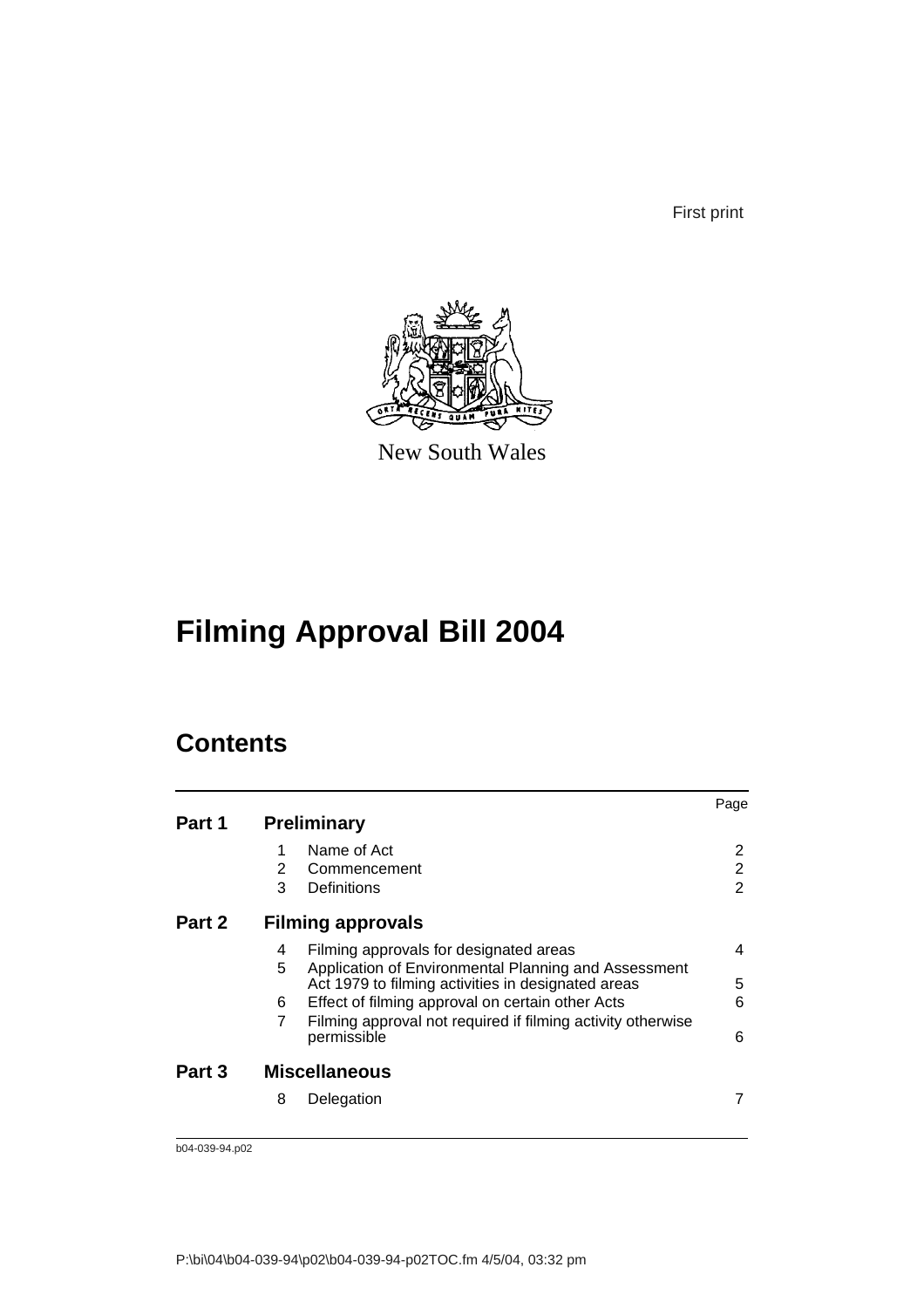**Contents** 

| <b>Schedule 1</b> | <b>Amendment of National Parks and Wildlife</b><br><b>Regulation 2002</b> |      |
|-------------------|---------------------------------------------------------------------------|------|
| 10<br>11          | Amendment of National Parks and Wildlife Regulation 2002<br>Review of Act |      |
| 9                 | Regulations                                                               |      |
|                   |                                                                           | Page |

Contents page 2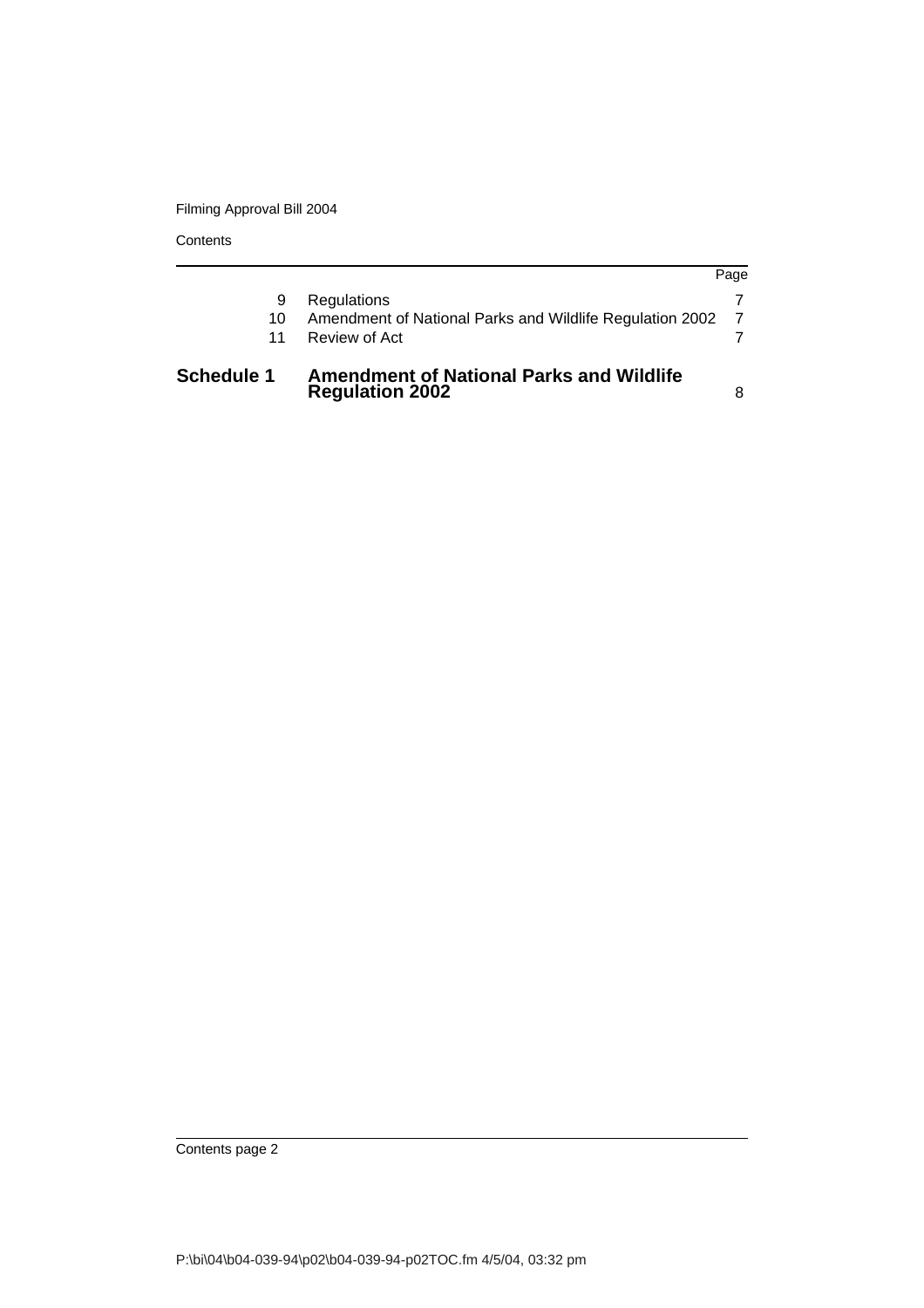

New South Wales

# **Filming Approval Bill 2004**

No , 2004

#### **A Bill for**

An Act to facilitate filming in national parks, marine parks and certain other areas under the *National Parks and Wildlife Act 1974* and the *Marine Parks Act 1997*; and for other purposes.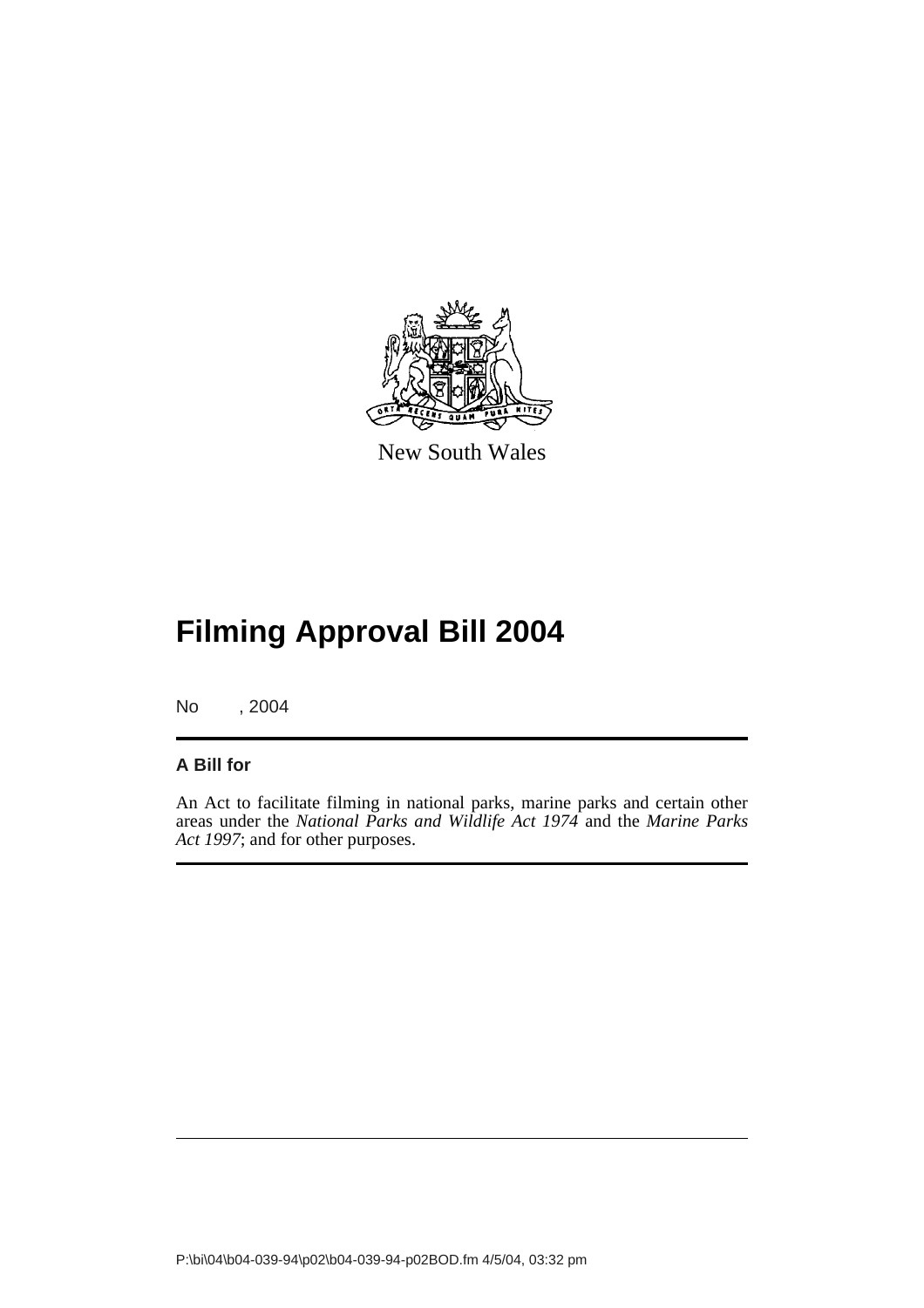### Clause 1 Filming Approval Bill 2004

Part 1 Preliminary

<span id="page-7-3"></span><span id="page-7-2"></span><span id="page-7-1"></span><span id="page-7-0"></span>

|              |     |                    | The Legislature of New South Wales enacts:                                                                                                                                                                                                        | 1                    |
|--------------|-----|--------------------|---------------------------------------------------------------------------------------------------------------------------------------------------------------------------------------------------------------------------------------------------|----------------------|
| Part 1       |     |                    | <b>Preliminary</b>                                                                                                                                                                                                                                | 2                    |
| 1            |     | <b>Name of Act</b> |                                                                                                                                                                                                                                                   | 3                    |
|              |     |                    | This Act is the Filming Approval Act 2004.                                                                                                                                                                                                        | 4                    |
| $\mathbf{2}$ |     |                    | Commencement                                                                                                                                                                                                                                      | 5                    |
|              |     |                    | This Act commences on a day or days to be appointed by<br>proclamation.                                                                                                                                                                           | 6<br>7               |
| 3            |     | <b>Definitions</b> |                                                                                                                                                                                                                                                   | 8                    |
|              | (1) |                    | In this Act:                                                                                                                                                                                                                                      | 9                    |
|              |     |                    | <i>approval holder</i> means a person to whom or to which a filming<br>approval is granted.                                                                                                                                                       | 10<br>11             |
|              |     |                    | <i>designated area</i> means any of the following:                                                                                                                                                                                                | 12                   |
|              |     | (a)                | any area that forms part of land that is reserved or dedicated<br>under Part 4 or 4A of the National Parks and Wildlife<br>Act 1974 (including any wilderness area within the meaning<br>of that Act) or land acquired under Part 11 of that Act, | 13<br>14<br>15<br>16 |
|              |     | (b)                | any area that forms part of a marine park within the meaning<br>of the <i>Marine Parks Act 1997</i> .                                                                                                                                             | 17<br>18             |
|              |     |                    | <i>development</i> has the same meaning as it has in the <i>Environmental</i><br>Planning and Assessment Act 1979.                                                                                                                                | 19<br>20             |
|              |     |                    | <i>exercise</i> a function includes perform a duty.                                                                                                                                                                                               | 21                   |
|              |     | sale.              | <i>filming</i> means recording images (whether on film or video tape or<br>electronically or by other means) for exhibition or broadcast (such<br>as by cinema, television or the Internet or by other means) or for                              | 22<br>23<br>24<br>25 |
|              |     |                    | <i>filming activity means:</i>                                                                                                                                                                                                                    | 26                   |
|              |     | (a)                | filming, and                                                                                                                                                                                                                                      | 27                   |
|              |     | (b)                | any other activity connected with the carrying out of filming,                                                                                                                                                                                    | 28                   |
|              |     |                    | whether or not for a commercial purpose.                                                                                                                                                                                                          | 29                   |
|              |     |                    | <i>filming approval</i> means an approval given under this Act.                                                                                                                                                                                   | 30                   |
|              |     |                    | <i>function</i> includes a power, authority or duty.                                                                                                                                                                                              | 31                   |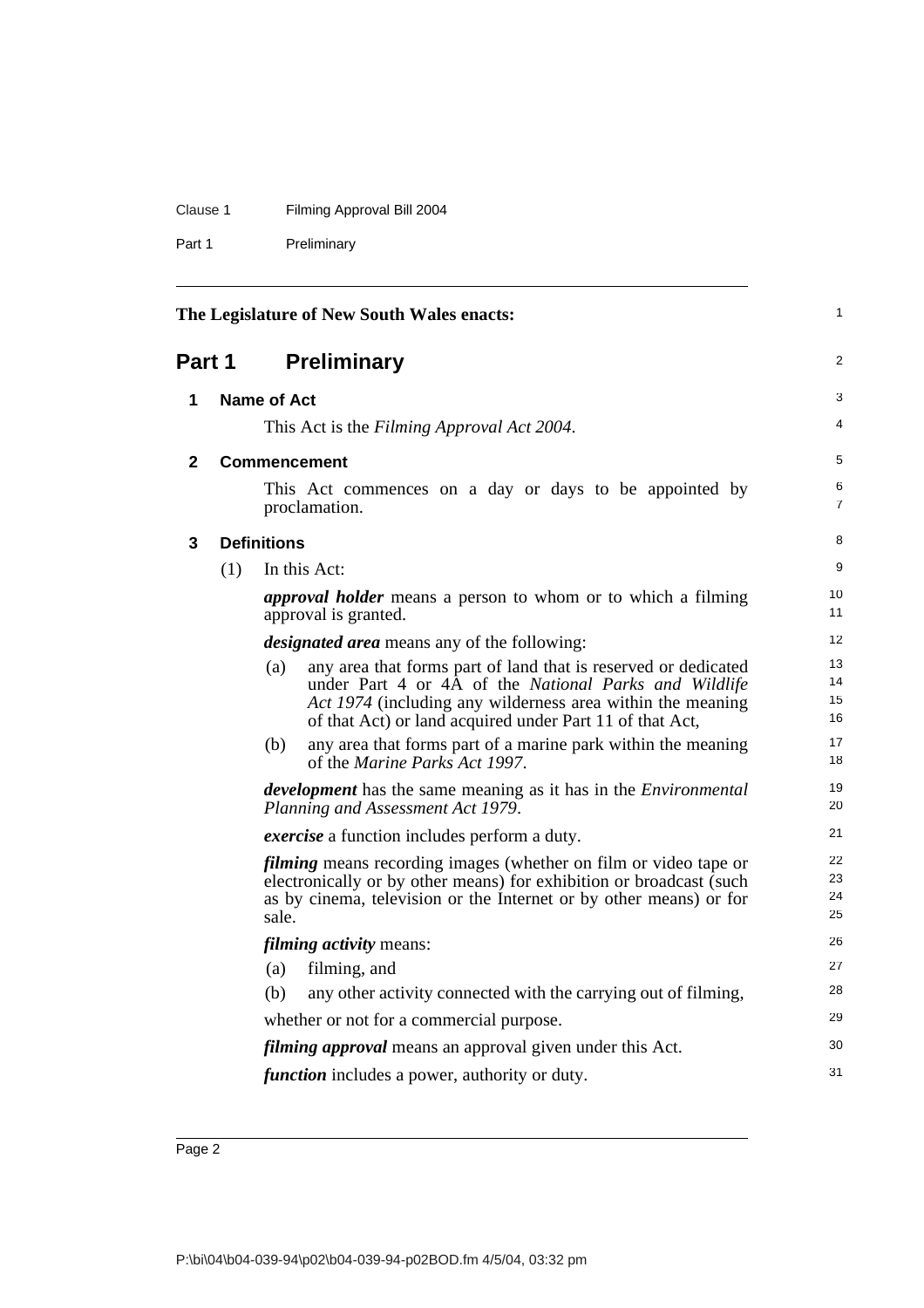| Filming Approval Bill 2004                                                   | Clause 3 |  |
|------------------------------------------------------------------------------|----------|--|
| Preliminary                                                                  | Part 1   |  |
|                                                                              |          |  |
| <i>relevant Minister</i> , in relation to a filming approval in respect of a |          |  |
| designated area, means:                                                      |          |  |

| (a) | in relation to an area that forms part of land that is reserved or<br>dedicated under Part 4 or 4A of the National Parks and |
|-----|------------------------------------------------------------------------------------------------------------------------------|
|     | Wildlife Act 1974 or land acquired under Part 11 of that Act,                                                                |
|     | the Minister administering those provisions, or                                                                              |
|     | $(h)$ in relation to a decignated area that forms part of a marine                                                           |

- (b) in relation to a designated area that forms part of a marine park within the meaning of the *Marine Parks Act 1997*, the Minister administering that Act.
- (2) Notes included in this Act do not form part of this Act.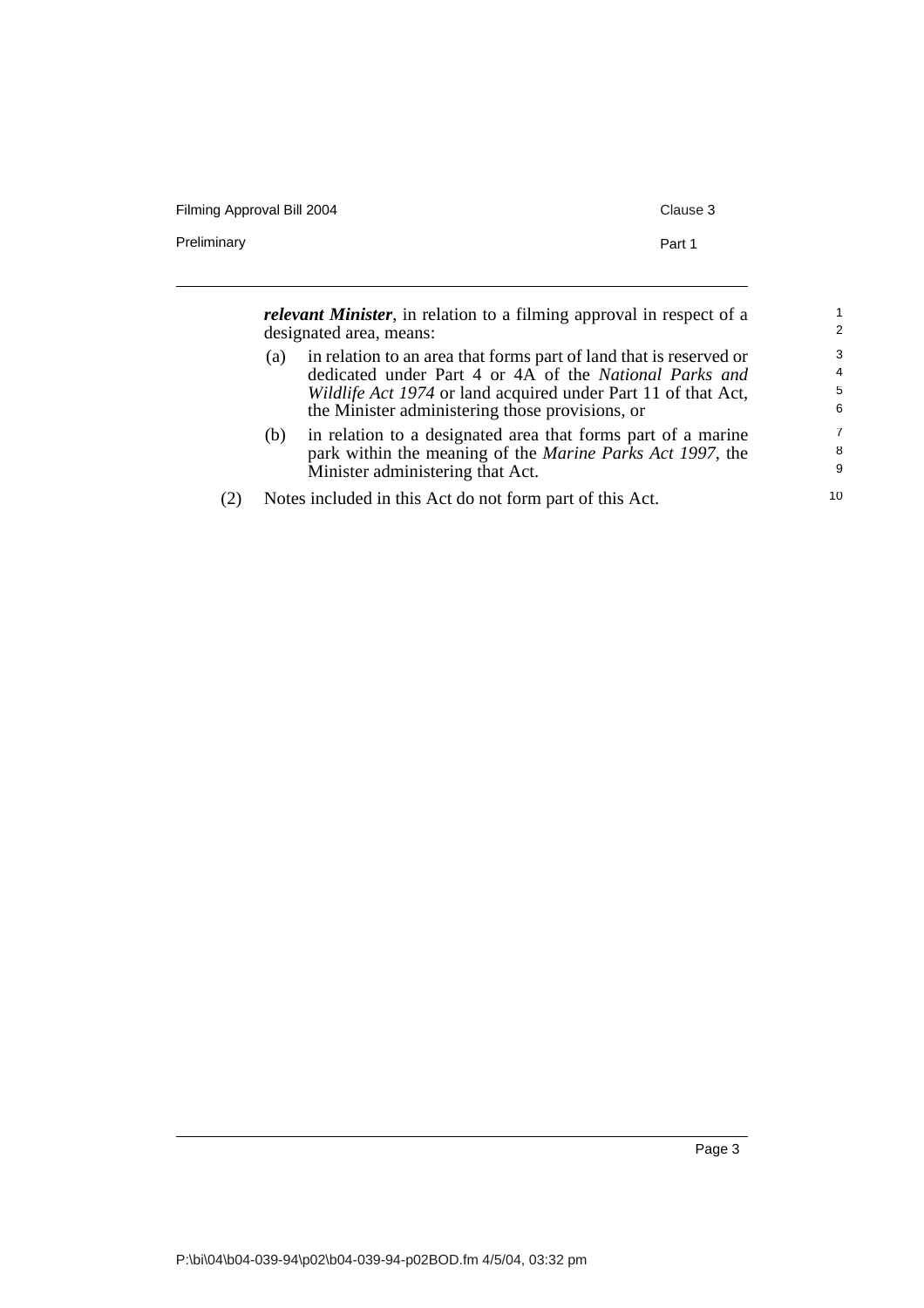#### Clause 4 Filming Approval Bill 2004

Part 2 Filming approvals

### <span id="page-9-1"></span><span id="page-9-0"></span>**Part 2 Filming approvals**

#### **4 Filming approvals for designated areas**

(1) A person proposing to carry out a filming activity in a designated area may apply to the relevant Minister for the area for approval to carry out the activity in that area.

1

- (2) The relevant Minister may, by order in writing, grant approval to any such applicant and such other persons as may be specified in the approval to carry out such filming activities in the area as are specified in the approval.
- (3) The relevant Minister for a designated area that forms part of a wilderness area within the meaning of the *National Parks and Wildlife Act 1974* may not grant approval for the carrying out of any filming activity in the area unless the Minister is satisfied that the activity is to be carried out for educational, scientific, research or tourism purposes.
- (4) Before granting a filming approval in respect of an area that forms part of Schedule 14 lands or ALR Act lands within the meaning of Part 4A of the *National Parks and Wildlife Act 1974*, the relevant Minister must obtain the concurrence of the board of management within the meaning of that Act (if any) for the lands.
- (5) A filming approval is subject to such conditions as may be specified in the approval.
- (6) In determining whether to impose conditions on a filming approval to carry out a filming activity, the relevant Minister is to consider whether or not conditions should be imposed to ensure the following:
	- (a) that the filming activity is carried out in a manner that minimises any adverse environmental impact on the area,
	- (b) that existing roads, tracks, paths or other means of access to the area will be used by the approval holder wherever feasible,
	- (c) that the location in which the filming activity is to be carried out is the minimum area that is feasible for the carrying out of such an activity,
	- (d) that the period of time required to carry out the filming activity is limited to the shortest period that is feasible for the carrying out of the activity.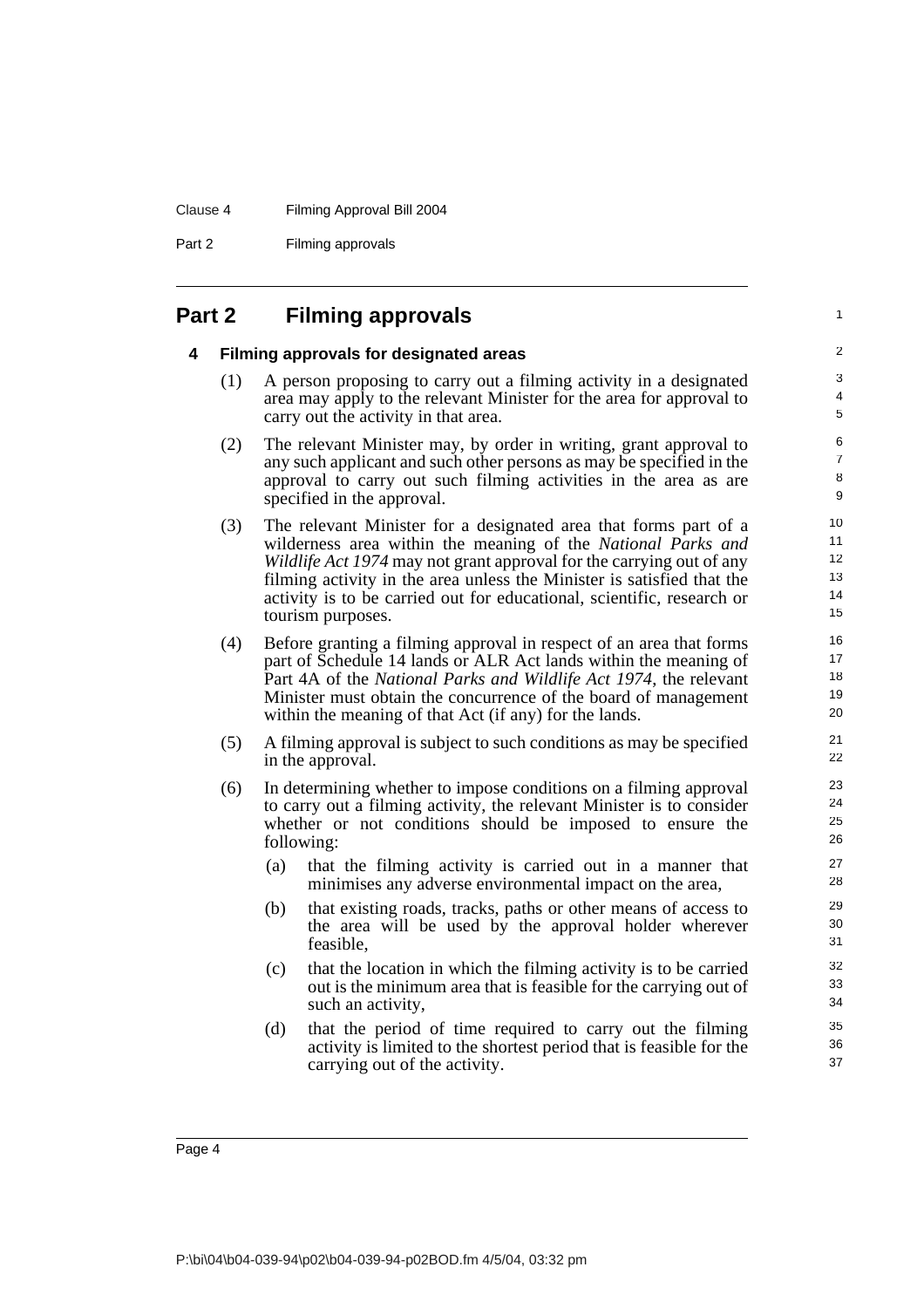Filming Approval Bill 2004 Clause 5

Filming approvals **Part 2** 

| (7) | A filming approval for a designated area may grant the approval<br>holder exclusive use of the area for the purposes of carrying out a<br>filming activity specified in the approval for the period specified in<br>the approval. |                                                                                                                                          |  |  |
|-----|-----------------------------------------------------------------------------------------------------------------------------------------------------------------------------------------------------------------------------------|------------------------------------------------------------------------------------------------------------------------------------------|--|--|
| (8) | If there is more than one relevant Minister for a designated area:                                                                                                                                                                |                                                                                                                                          |  |  |
|     | (a)                                                                                                                                                                                                                               | an application under subsection $(1)$ may be lodged with one<br>of the relevant Ministers, and                                           |  |  |
|     | (b)                                                                                                                                                                                                                               | a filming approval may be granted by any of the relevant<br>Ministers, but only with the concurrence of the other relevant<br>Ministers. |  |  |
|     |                                                                                                                                                                                                                                   |                                                                                                                                          |  |  |

(9) Nothing in any other Act, a statutory rule or another law (or in any instrument made under another Act) prevents an application for a filming approval from being made, considered or granted. **Note.** Sections 6 and 7 provide for the effect of the granting of a filming approval on other laws.

#### <span id="page-10-0"></span>**5 Application of Environmental Planning and Assessment Act 1979 to filming activities in designated areas**

- (1) Development for the purposes of a filming activity in a designated area:
	- (a) may be carried out without the necessity for development consent under Part 4 of the *Environmental Planning and Assessment Act 1979*, and
	- (b) may be so carried out even if the development would be prohibited, or would require development consent, in the absence of this section.
- (2) Sections 19 and 20 of the *Marine Parks Act 1997* are taken not to apply to development for the purposes of a filming activity, or to a filming activity, carried out in a marine park declared under that Act.
- (3) Except as provided by subsection (2), nothing in this Act affects the operation of Part 5 of the *Environmental Planning and Assessment Act 1979* in relation to filming activities carried out in designated areas.

**Note.** Part 5 (Environmental assessment) of the *Environmental Planning and Assessment Act 1979* requires the relevant Minister to follow certain procedures and to consider certain environmental matters before granting a filming approval.

Page 5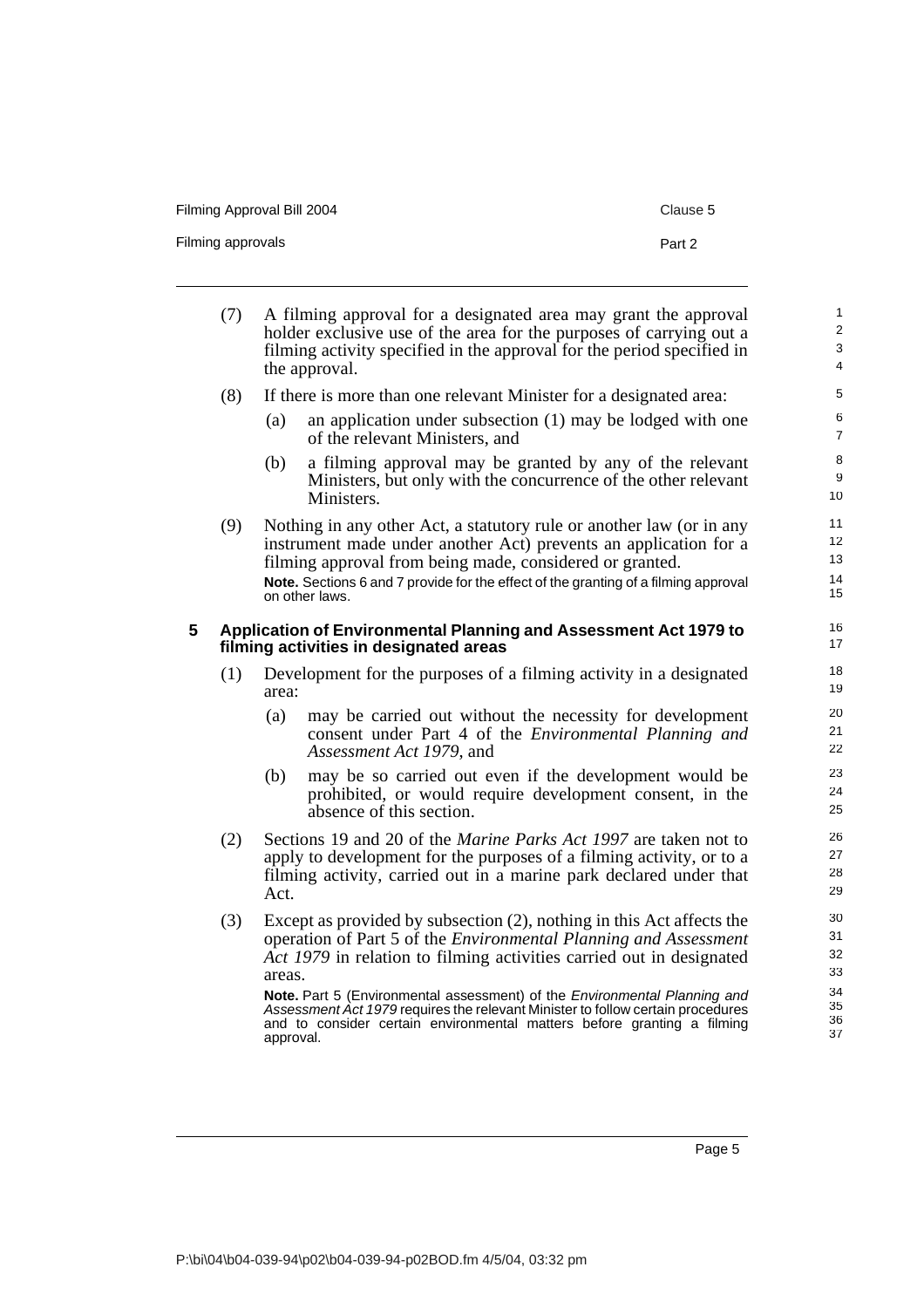#### Clause 6 Filming Approval Bill 2004

Part 2 Filming approvals

<span id="page-11-0"></span>

| 6 |  |  | <b>Effect of filming approval on certain other Acts</b> |  |  |  |  |
|---|--|--|---------------------------------------------------------|--|--|--|--|
|---|--|--|---------------------------------------------------------|--|--|--|--|

(1) A filming approval authorises the approval holder to carry out in the designated area to which the approval relates any filming activity, in accordance with the conditions of the approval, that is specified in the approval even if the carrying out of that activity is prohibited or not permitted by or under:

- (a) the *National Parks and Wildlife Act 1974*, or
- (b) the *Wilderness Act 1987*, or
- (c) the *Marine Parks Act 1997*, or
- (d) a statutory rule or any other instrument made under an Act referred to in paragraph (a), (b) or (c).
- (2) Without limiting subsection (1), an approval holder is not required to obtain a separate approval or other authorisation under an Act, statutory rule or instrument referred to in that subsection for the carrying out of any filming activity specified in the holder's filming approval.
- (3) For the purposes of any defence to a prosecution for an offence under the *Fisheries Management Act 1994* or the *National Parks and Wildlife Act 1974* (or the regulations under those Acts), a filming approval for the carrying out of a filming activity in a designated area is taken to constitute an approval of the activity by a determining authority within the meaning of Part 5 of the *Environmental Planning and Assessment Act 1979*.

#### <span id="page-11-1"></span>**7 Filming approval not required if filming activity otherwise permissible**

Nothing in this Act requires a person to obtain a filming approval to carry out any filming activity in a designated area that is not prohibited or that can be carried out without the need for a further approval or other authorisation under another law.

P:\bi\04\b04-039-94\p02\b04-039-94-p02BOD.fm 4/5/04, 03:32 pm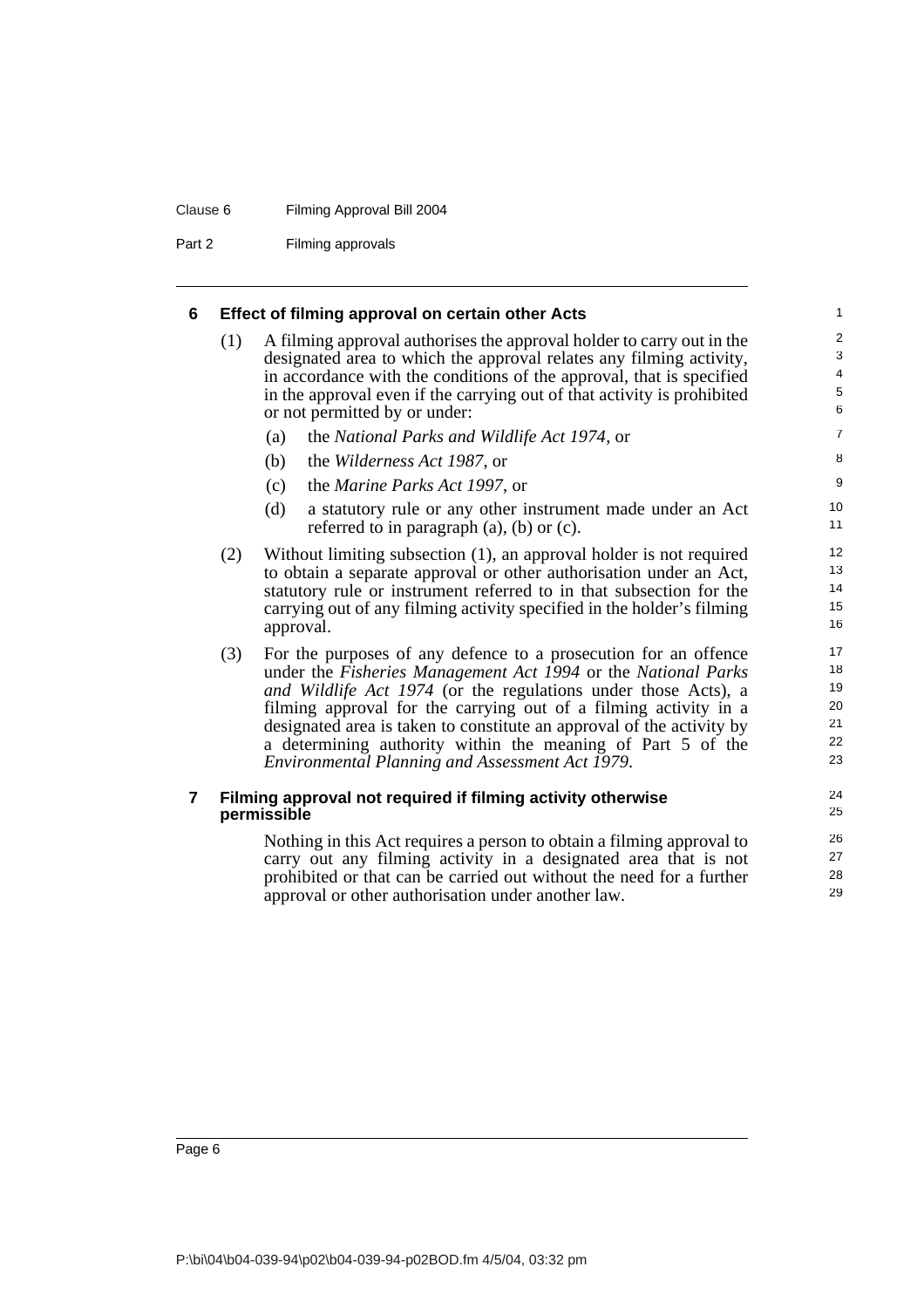Filming Approval Bill 2004 Clause 8

Miscellaneous **Part 3** 

#### <span id="page-12-4"></span><span id="page-12-3"></span><span id="page-12-2"></span><span id="page-12-1"></span><span id="page-12-0"></span>**Part 3 Miscellaneous 8 Delegation** The relevant Minister for a designated area may delegate the exercise of any function of the Minister under this Act or the regulations (other than this power of delegation) to: (a) any member of staff of a government department, or (b) any person, or any class of persons, authorised for the purposes of this section by the regulations. **9 Regulations** (1) The Governor may make regulations, not inconsistent with this Act, for or with respect to any matter that by this Act is required or permitted to be prescribed or that is necessary or convenient to be prescribed for carrying out or giving effect to this Act. (2) In particular, the regulations may make provision for or with respect to the following: (a) the making of applications for filming approvals (including fees for any such applications), (b) the determination of applications for filming approvals by relevant Ministers. **10 Amendment of National Parks and Wildlife Regulation 2002** The *National Parks and Wildlife Regulation 2002* is amended as set out in Schedule 1. **11 Review of Act** (1) The Minister is to review this Act to determine whether the policy objectives of the Act remain valid and whether the terms of the Act remain appropriate for securing those objectives. (2) The review is to be undertaken as soon as possible after the period of 5 years from the date of assent to this Act. (3) A report on the outcome of the review is to be tabled in each House of Parliament within 12 months after the end of the period of 5 years. 1 2 3 4 5 6 7 8 9 10 11 12 13 14 15 16 17 18 19 20 21 22 23 24 25 26 27 28 29 30 31

Page 7